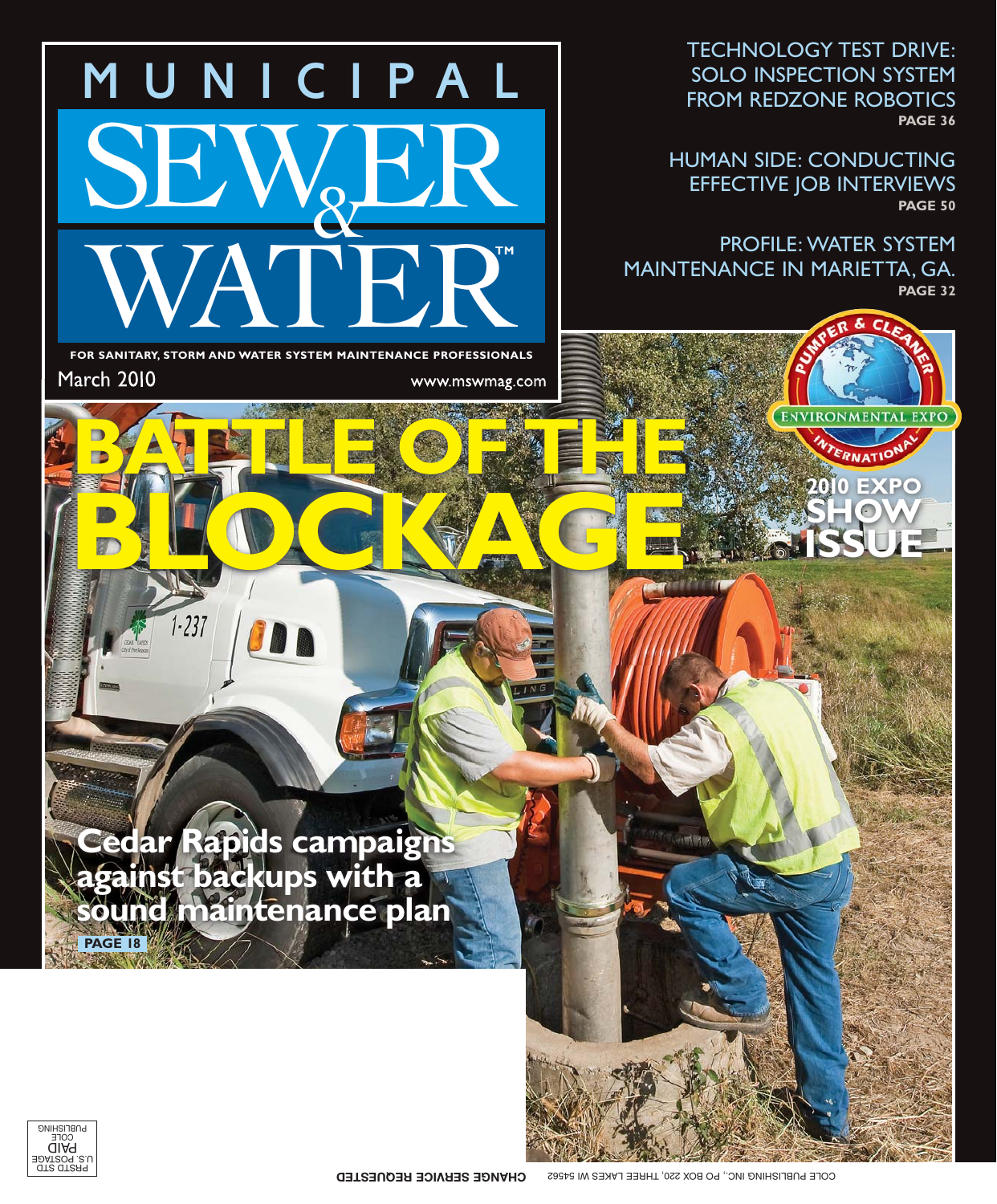# **DEVOURING TROUBLE**

Centrifugal chopper pumps in a major lift station put an end to frequent plugging that drove up costs and threatened SSOs

# *By Scottie Dayton*

he Jefferson Street Pump Station in Centralia, Wash., handles one-third of the city's sewage from six The Jefferson Street Pump Station in Centralia, Wash., handles one-third of the city's sewage from six other pump stations and a 24-inch interceptor line. The average flow is 350,000 gpd. In 2002, lead wastewater collection technician Greg Boone began noticing disposable wipe products in the waste stream. "When Jefferson backs up, it's a large area, so we take immediate action even if one pump clogs," he says.

Routine weekly maintenance involved two technicians entering the dry well and visually inspecting the twin 10-year-old submersible pumps. At first, the men had one plug per week. Then it became twice a week — often after hours. It took them two hours to pull and clear the pump. By 2007, the crew amassed more than 40 overtime instances besides the clogs that occurred during work hours.

"I remember saying grace at Thanksgiving one year when the phone rang," says Boone. "Plugging had become a nightmare, creating a lot of extra maintenance and overtime expense."

Working with PumpTech Inc., a pump distributor in Rochester, Wash., Boone found a cost-effective, reliable solution with a centrifugal chopper pump. The successful installation protects the environment by keeping sewage in the pipes until it reaches the wastewater treatment plant.

### **Ragging problems**

Boone, who was the city's pump technician at the time, first consid-

drove me wild." Then Boone recalled a demon-

stration he had seen seven years ago when Vaughan Company Inc. visited the station with a trailermounted chopper pump. The representative threw in ropes and towels, but they didn't plug the pump. "Ragging wasn't a big problem at the time, and we didn't switch over because the chopper pumps were more expensive," says Boone. "But now, given all the over-

**"I remember saying grace at Thanksgiving one year when the phone rang. Plugging had become a nightmare, creating a lot of extra maintenance and overtime expense."**

#### **Greg Boone**

ered changing out the impellers on the dry-pit submersible pumps. "The pumps worked great, but they just couldn't handle the disposable wipes," he says. "However, nobody I called could guarantee that their vortex impellers would end the ragging problem, and often the efficiency was wrong. The variables to these pumps

time the city was paying, the pumps seemed cost effective."

Boone called Mike Hoskison at PumpTech, who offered to take him, his three technicians, and department manager to the Vaughan factory for a chopper pump demonstration. "They had one horizontal dry well pump in a tank and dumped in nylon ropes, T-

## BETTER MOUSETRAPS

**PRODUCT:** Chopper pump

**APPLICATION:** Pulverizes single-use disposable wipes

**BENEFITS:** Prevents lift station pumps from clogging and causing SSOs

**USER:** City of Centralia, Wash.

**MANUFACTURER:** Vaughan Company Inc., Montesano, Wash.

**WEB SITE:** www.chopperpumps.com

**Shown with the chopper pump from Vaughan Company are Greg Fischer, wastewater electrician for the Chehalis Public Works Department (left), and Greg Boone, lead wastewater collection technician.**

shirts, rags, a box of wipes, small chunks of wood — even a frozen turkey," says Boone. "I kept expecting the pump to plug, but it didn't.

#### **Unlike grinders**

The city ordered two Vaughan model PE4P6CS-088 vertical pedestal chopper pumps with 15-hp/1,760 rpm motors. They are specified for 640 gpm at 41 feet of total dynamic head (TDH).

That put a whole new light on what I needed to correct the problem."

The term "chopper pump" is often used generically to describe any type or brand of chopper pump, cutter pump, grinder, or comminutor. However, the Vaughan centrifugal chopper pumps have a cartridge-style mechanical seal that reduces problems associated with wrapping or abrasion. Stray solids trapped in the mechanical seal area are shredded and removed by the impeller vanes turning against the upper cutter.

The sharpened impeller blades turning across the cutter bar chop solids in a smooth, slicing effect. A cutter nut at the pump inlet cuts stringy materials that wrap around